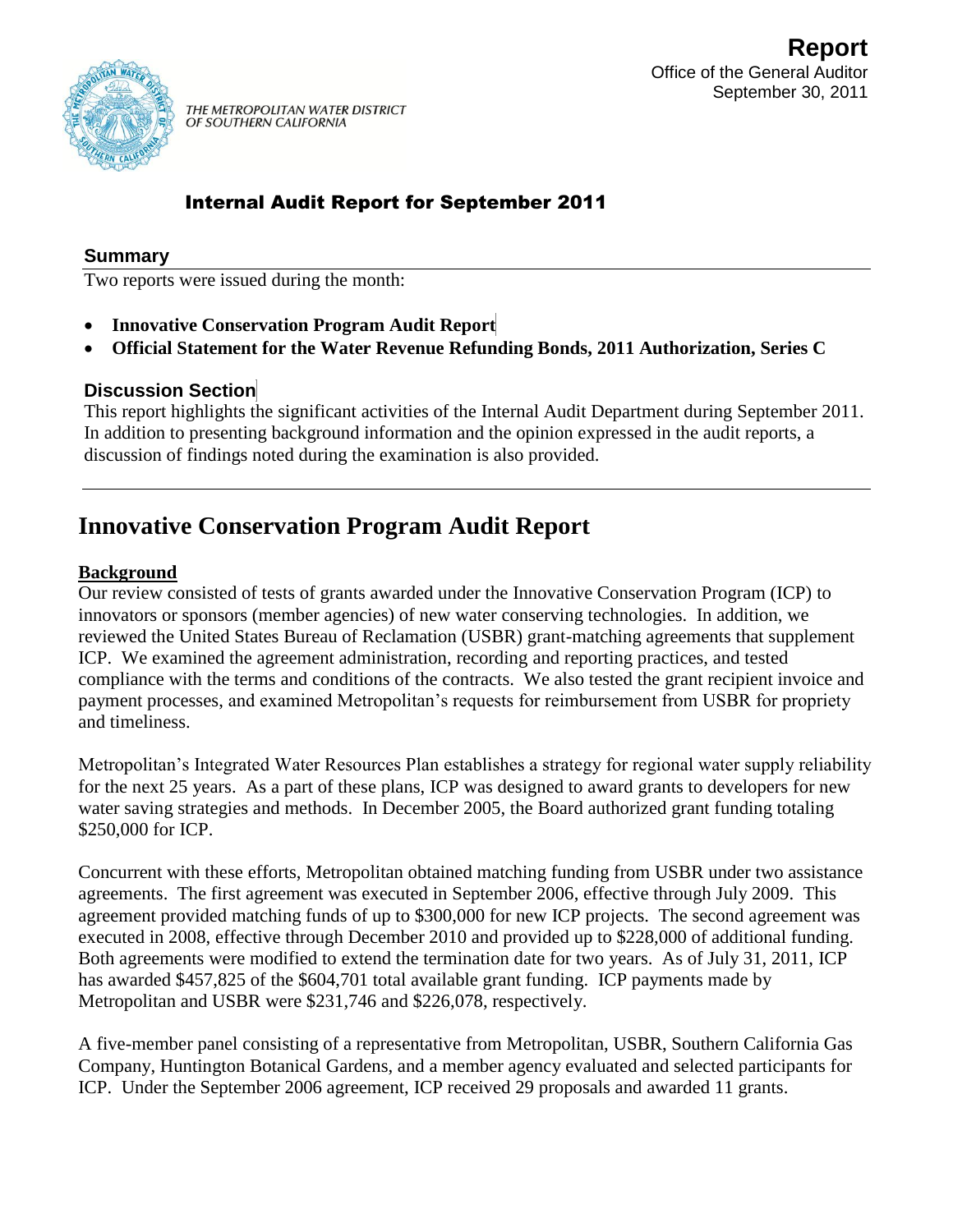Under the September 2008 agreement, ICP received 11 proposals and awarded four grants. Funded projects took about two years to complete. The following table summarizes ICP details:

| <b>USBR</b><br>Agreement<br>Year | <b>USBR</b><br>Funding<br>Period | Number<br>of<br>Proposals<br>Accepted<br>under ICP | Total<br>Grant<br>Contract<br>Amounts | <b>Total Payments to Grant Recipients</b><br>as of 7/31/2011 |                                          |                                                  | Total<br>Matching                                   |
|----------------------------------|----------------------------------|----------------------------------------------------|---------------------------------------|--------------------------------------------------------------|------------------------------------------|--------------------------------------------------|-----------------------------------------------------|
|                                  |                                  |                                                    |                                       | <b>Total Paid</b><br>to Grant<br>Recipients                  | MWD's<br>portion of<br>Grant<br>Payments | <b>USBR's</b><br>portion of<br>Grant<br>Payments | Funds<br>Received<br>from<br><b>USBR</b> to<br>date |
| 2006                             | Sept 2006<br>- June<br>2011      | 11                                                 | \$428,985                             | \$336,725                                                    | \$168,362                                | \$168,363                                        | \$168,363                                           |
| 2008                             | Sept 2008<br>- Dec<br>2012       | $\overline{4}$                                     | \$175,716                             | \$121,100                                                    | \$63,384                                 | \$57,716                                         | \$37,620                                            |
|                                  |                                  | Total                                              | \$604,701                             | \$457,825                                                    | \$231,746                                | \$226,078                                        | \$205,982                                           |

## **Opinion**

In our opinion, the accounting and administrative controls over the Water Resource Management (WRM) Group - Innovative Conservation Program include those practices usually necessary to provide for a generally satisfactory internal control structure. The degree of compliance with such policies and procedures provided effective control for the period July 2007 through July 2011.

## **Comments and Recommendations**

## COMPLIANCE WITH TERMS AND CONDITIONS OF THE AGREEMENTS AND DETERMINATION OF STANDARD TERMS AND CONDITIONS

Compliance with contractual requirements is necessary to ensure accurate accounting records, proper supporting detail, and adequate control over the administration of the agreements. Compliance with the contractual terms and conditions also ensures that parties fully discharge their duties and obligations, and exercise their legal rights associated with the agreements. We reviewed seven grant agreements and 12 grantee invoices totaling \$239,300 and noted:

- 1. Evidence for one invoice (\$8,500) to verify that it had been certified for complete installation could not be located. This is in contrast to the grant agreement.
- 2. Six of 12 grantee invoices (totaled \$137,000) were submitted directly to the agreement administrator rather than to the Accounts Payable Team. This is in contrast to the current procedures of submitting vendor invoices directly to the Accounts Payable Team.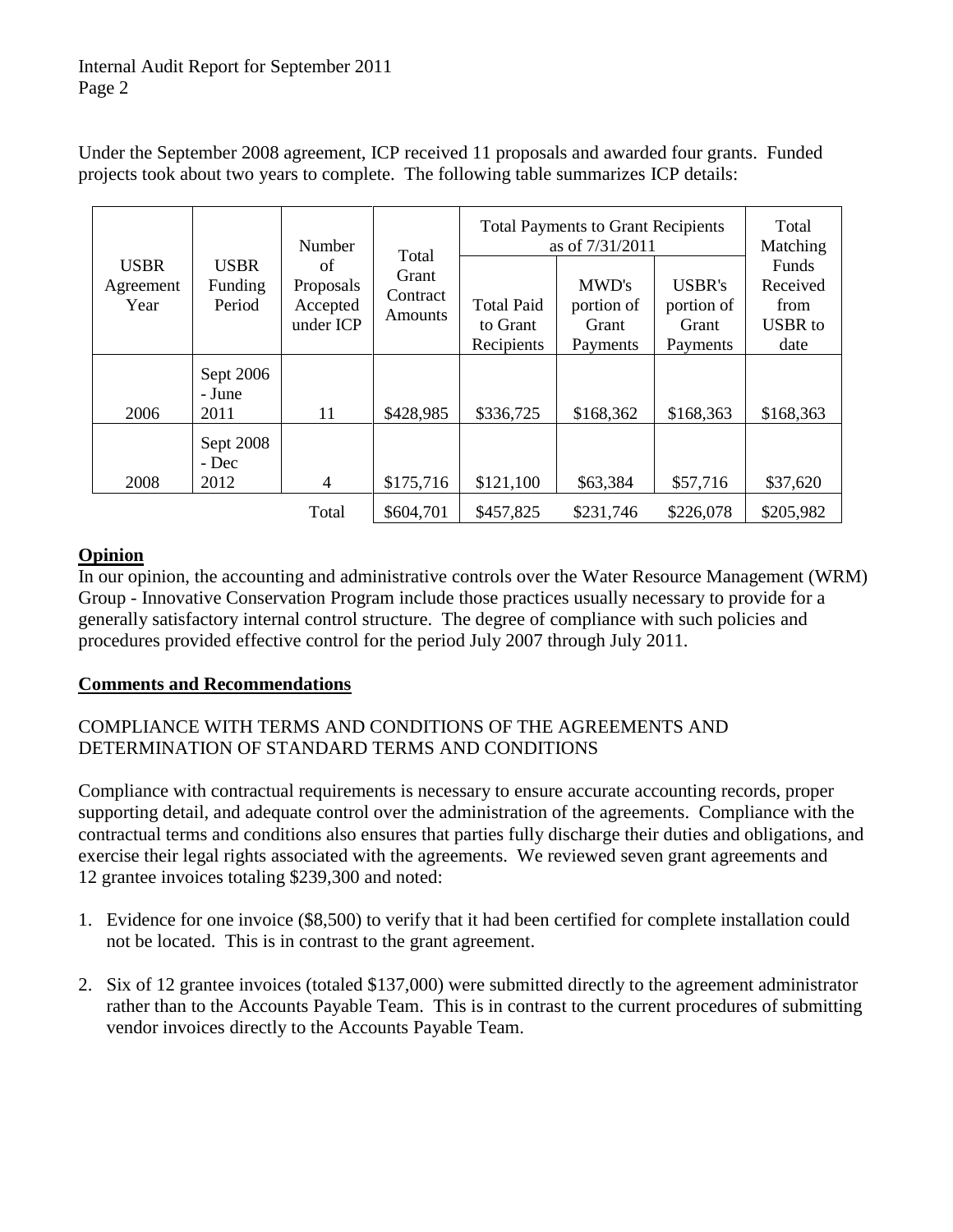Internal Audit Report for September 2011 Page 3

3. Grant agreements do not contain language to reduce grant amount to actual project cost. For instance, Agreement 91615 states that Metropolitan's financial contribution is \$43,800, and that the grant recipient will be responsible for all costs in excess of that amount. However, Agreement 91615 was completed for \$39,100; \$4,700 less than the grant amount. It is important to note that Metropolitan only paid out \$39,100, and that it already sent an agreement termination letter to the grantee to affirm that all invoices were paid and obligations were met.

We also reviewed Metropolitan's billings to USBR to seek reimbursement for its share of ICP costs and noted:

- 4. Substantial delays in billing to USBR for reimbursement, after making payments to grantees. We noted that three invoices totaling \$110,590 were billed to USBR up to 515 days, after grantee payments.
- 5. Reimbursable amount totaling \$20,096 had not been invoiced to USBR, as of July 31, 2011 for payment to grantees under two projects (91695 and 91696) from March 2010 through December 2010.

Failure to comply with the established procedures and the terms and conditions of the grant agreements could result in financial losses to Metropolitan due to fraudulent, erroneous, duplicate, or unauthorized transactions. Noncompliance has resulted in late billings for reimbursable costs.

We recommend that WRM Group management remind ICP management and grant recipients to comply with Metropolitan's established procedures for the submission of grantee invoices, and adhere to the terms and conditions of the grant agreements. We also recommend that WRM Group management conduct periodic reviews to ensure compliance. Lastly, we recommend that ICP management invoice USBR for its share of ICP costs on a timely basis.

## CONTRACT CLOSEOUT PROCEDURES

Contract administration entails planning, organizing, and managing resources to bring about the successful completion of a contract. It involves monitoring and controlling activities from contract initiation to contract closeout. Moreover, contracts should be closed after all contractual requirements have been met, all invoices have been accrued or paid, and Metropolitan has discharged all obligations. We reviewed the contract closeout procedures and noted:

- 1. Closeout procedures for grant agreements are not documented in writing.
- 2. Four grant agreements were closed from 162 to 256 days, after agreement expiration date.
- 3. Grant Agreement 91618 remained open for 410 days passed its expiration date.

Failure to close out expired or terminated grant agreements could result in unrelated costs being charged to the agreement and financial losses to Metropolitan due to fraudulent, erroneous, or unauthorized transactions.